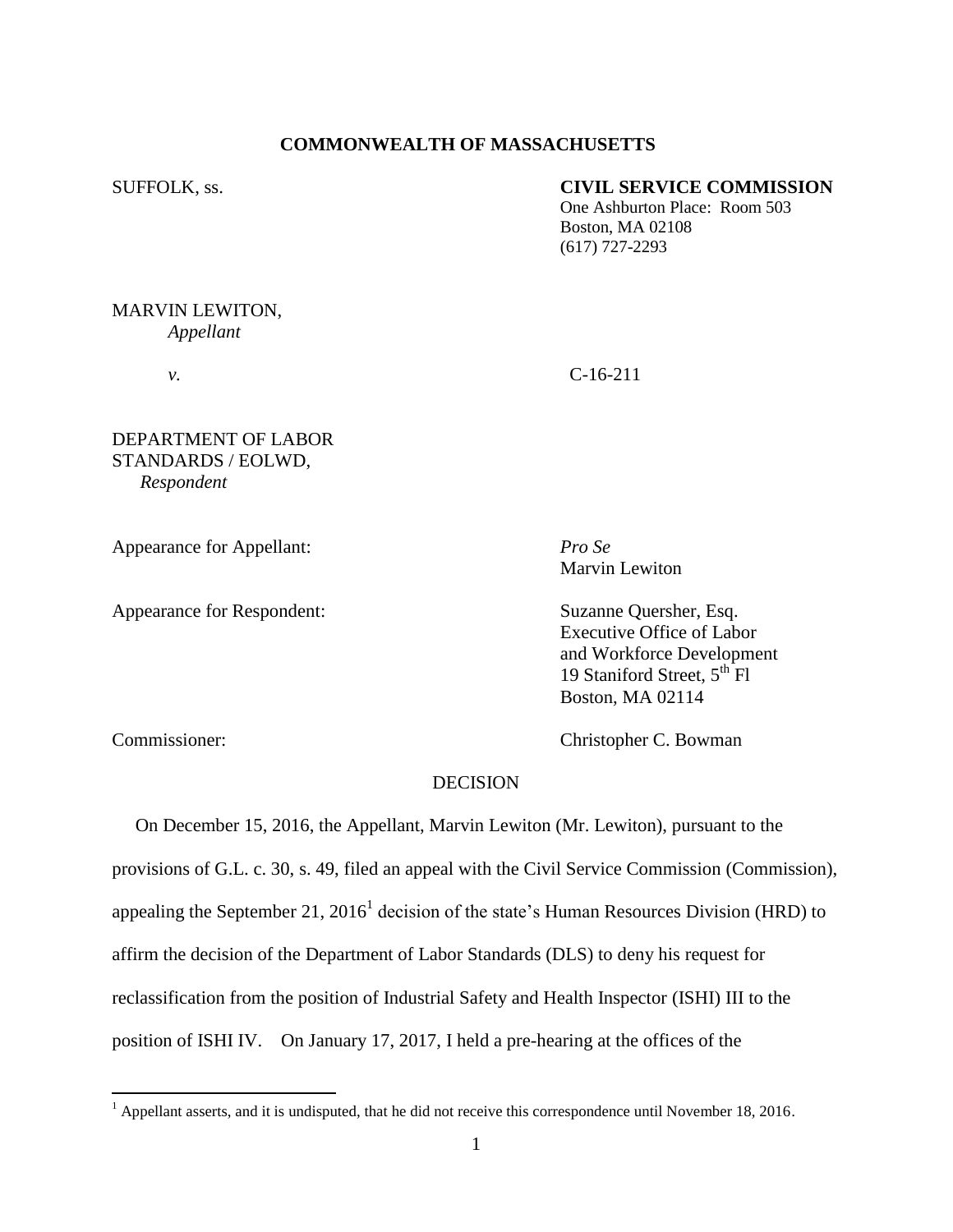Commission and a full hearing was held at the same location on March 1,  $2017^2$ . The hearing was digitally recorded and one CD was made of the hearing.<sup>3</sup>

### **FINDINGS OF FACT:**

 DLS submitted eleven (11) exhibits (Respondent Exhibits 1-11) and Mr. Lewiton submitted nine (9) exhibits (Appellant Exhibits 1-9). Based on the documents submitted into evidence and the testimony of:

## *For DLS:*

- Michael Flanagan, Chief of Safety and Health Programs, Department of Labor Standards;
- Caryn Makros, Personnel Analyst II, Executive Office of Labor and Workforce Development;

## *For Mr. Lewiton:*

- Kathy Flannery, Supervisor, Department of Labor Standards;
- Richard Reibstein, former employee, Executive Office of Energy & Environmental Affairs;
- **Marvin Lewiton, Appellant;**

and taking administrative notice of all matters filed in the case, and pertinent statutes,

regulations, policies, and reasonable inferences from the credible evidence, I make the following

findings of fact:

1. Mr. Lewiton has been employed by DLS, which currently falls under the jurisdiction of the Executive Office of Labor and Workforce Development (EOLWD), since 1999. (Stipulated

Fact)

 $\overline{a}$ 

<sup>&</sup>lt;sup>2</sup> The Standard Adjudicatory Rules of Practice and Procedure, 801 CMR §§ 1.00 (formal rules) apply to adjudications before the Commission with Chapter 31 or any Commission rules taking precedence.

 $3 \text{ If there is a judicial appeal of this decision, the plaintiff in the judicial appeal would be obligeded to supply the$ court with a transcript of this hearing to the extent that he/she wishes to challenge the decision as unsupported by substantial evidence, arbitrary or capricious, or an abuse of discretion. In such cases, this CD should be used by the plaintiff in the judicial appeal to transcribe the recording into a written transcript.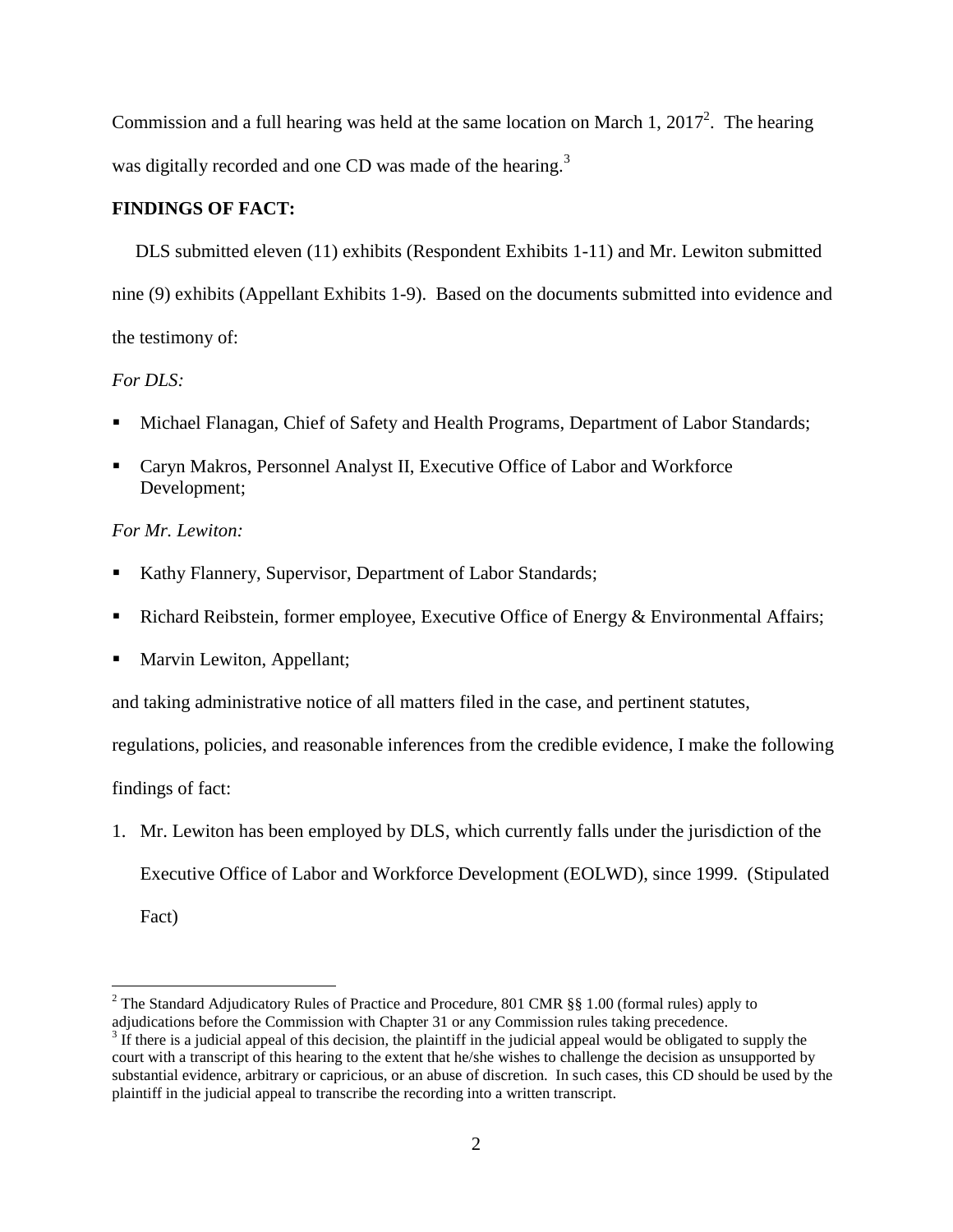- 2. Mr. Lewiton is currently classified as an ISHI III, assigned to the On-Site Consultation Program. (Testimony of Mr. Lewiton; Respondent Exhibit 9)
- 3. The Classification Specification for the ISHI series was reviewed and revised effective January 24, 2016. (Testimony of Ms. Makros; Respondent Exhibit 1)
- 4. Specifically, in January 2016, Mr. Lewiton and others were moved from the Environmental Engineer series to the ISHI series in an effort to bring pay equity and update the ISHI classification specifications. This conversion was negotiated with the Massachusetts Organization of Scientists and Engineers ("MOSES") labor union over several years, and resulted in Mr. Lewiton's lateral reclassification from an Environmental Engineer IV to an ISHI III. The lateral reclassification did not result from a change in job duties, nor did a change in job duties follow. (Testimony of Mr. Flanagan; Respondent Exhibit 1)
- 5. The ISHI III is the first level supervisor in the series and, based on assignment, may be a seasoned technical leader. An ISHI III performs complex work, often requiring the development of unique solutions, based on extensive professional knowledge of and experience in a specialty area. An ISHI III performs work that requires considerable independence in the exercise of judgment, in determining approaches, and in the interpretation and application of agency policies, standards and procedures. The primary focus of an ISHI III is to provide formal and informal supervision and act as the liaison with agency management. (Respondent Exhibit 6)
- 6. The ISHI III also manages training programs, assists management or personnel of a higher grade in grant applications or administering grant programs, and coordinates major DLS activities on a statewide level. (Respondent Exhibit 6)

3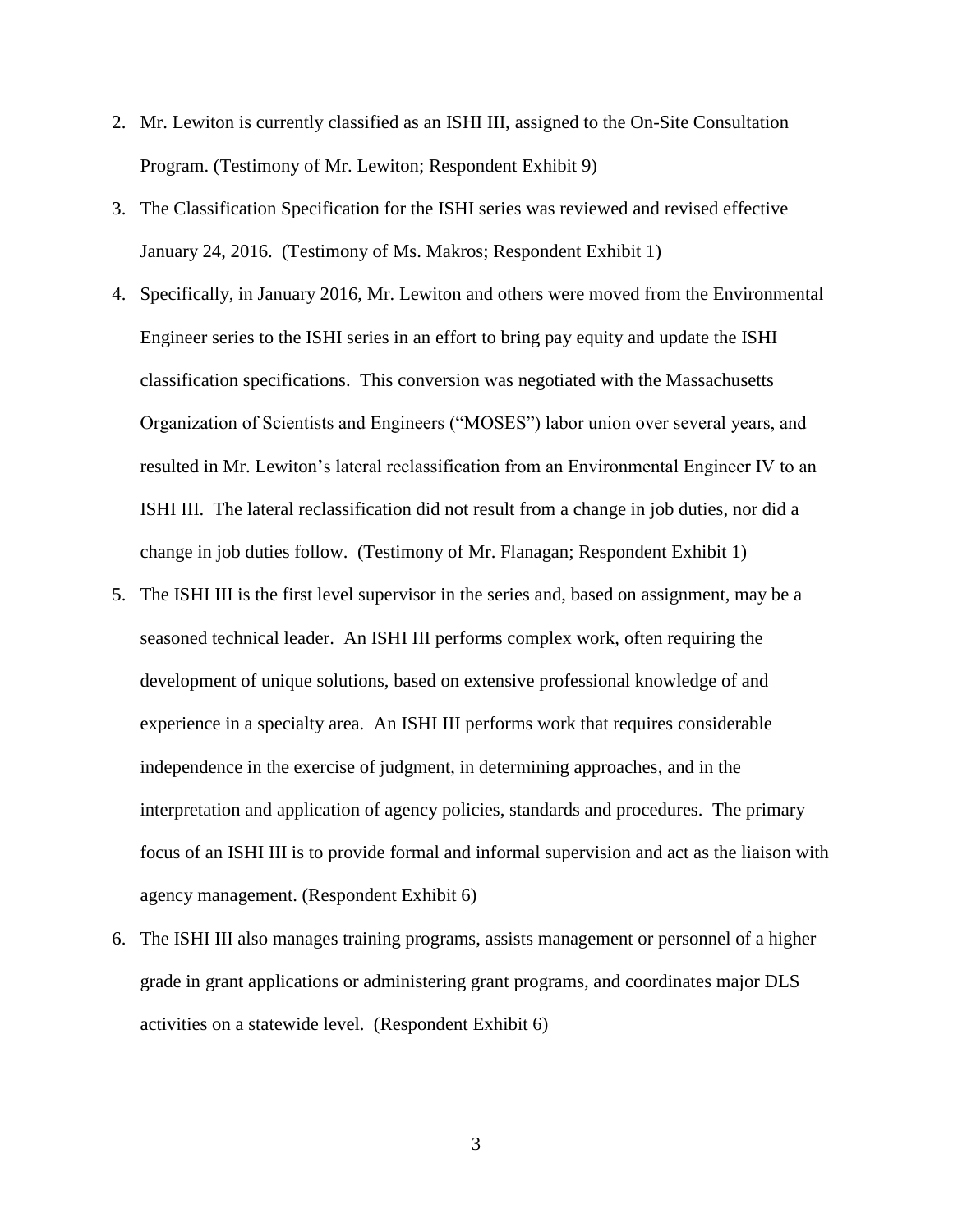- 7. The ISHI IV is a second level supervisor performing advanced work requiring expert knowledge of a specialty area. The IV performs the duties of  $aI - III$  and also exercises significant independence in decision-making and policy development. The IV represents DLS at high-level policy discussions with other government officials, assists management with strategic planning, oversees the design and development of training programs and other outreach, and participates in or oversees the drafting of regulations and policies. (Respondent Exhibit 6)
- 8. An ISHI IV has the decision-making authority to: develop and implement changes to programs to ensure quality advice and services; and continually review program design for best practices and evidence based data to support program goals. (Respondent Exhibit 6)
- 9. Mr. Lewiton is not a second-level supervisor. He reports directly to an ISHI IV (Kathy Flannery) and supervises four (4) ISHI IIs. (Respondent Exhibit 9)
- 10. Mr. Lewiton is an expert in "process safety management" inspections. These inspections occur approximately once a year. (Testimony of Ms. Flannery and Mr. Flanagan)
- 11. There are other infrequent complex inspections assigned to Mr. Lewiton that are not routine, such as ammonia refrigeration. (Testimony of Ms. Flannery)
- 12. Ms. Flannery, who is Mr. Lewiton's supervisor, seeks and receives input on budget decisions and grant applications from both supervisors that work for her, including Mr. Lewiton and the other ISHI III. (Testimony of Ms. Flannery)
- 13. Ms. Flannery is in charge of developing, overseeing and ensuring compliance with the On-Site Consultation grant. (Testimony of Mr. Flanagan and Ms. Flannery)
- 14. Mr. Lewiton's second level supervisor, Mr. Flanagan, receives budget, programmatic, and grant material directly from Ms. Flannery, an ISHI IV. Mr. Lewiton has never been in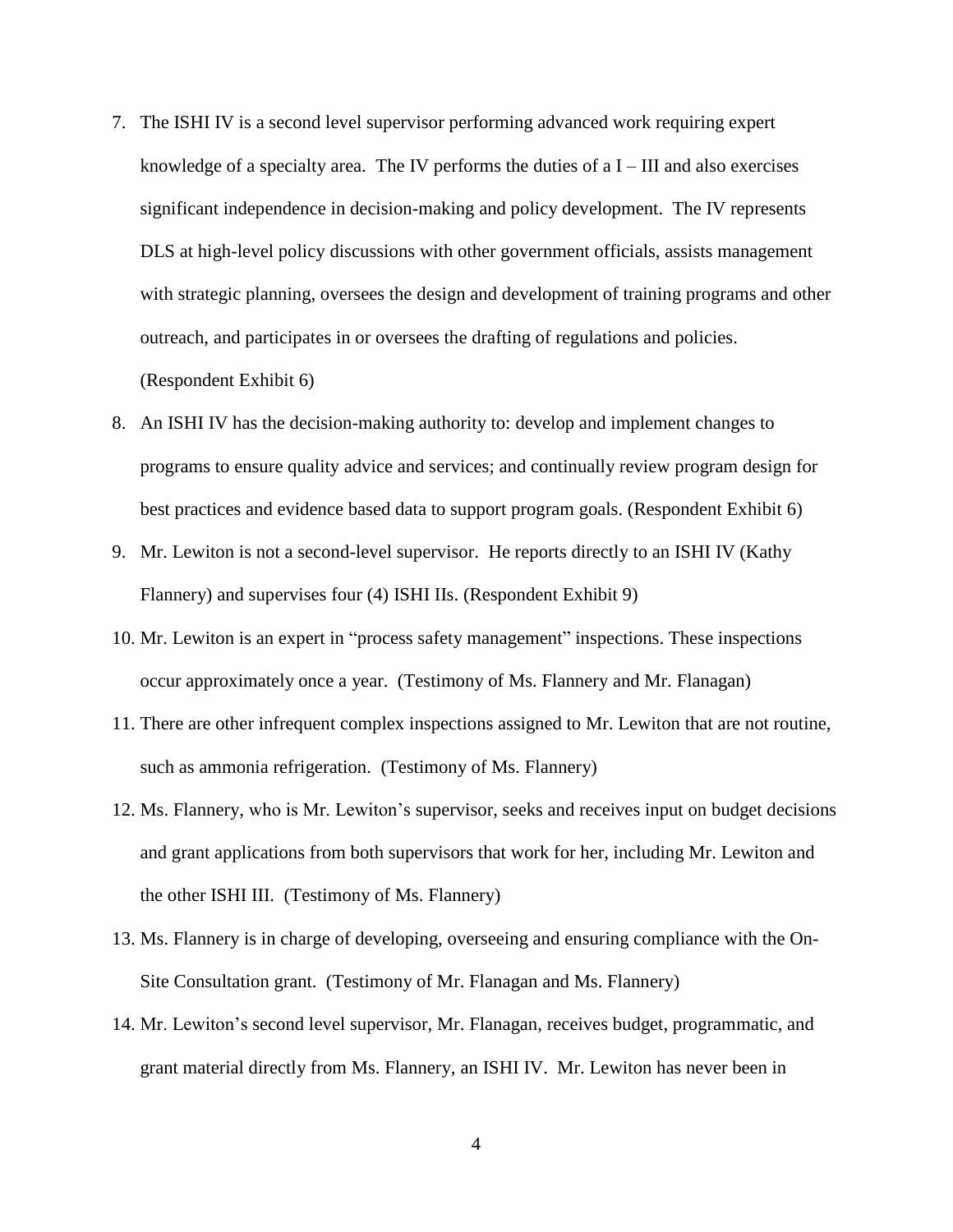attendance in meetings over such matters that Mr. Flanagan himself attends. (Testimony of Mr. Flanagan)

- 15. Mr. Lewiton does not exercise significant independence or assist management with strategic planning. (Testimony of Mr. Flanagan)
- 16. Mr. Lewiton does not participate in or oversee the drafting of regulations and policies. (Testimony of Mr. Flanagan and Mr. Lewiton)
- 17. Mr. Lewiton' s EPRS states that he is an exemplary employee responsible for: conducting inspections and interventions, maintaining knowledge on industrial hygiene practices as well as OSHA regulations, providing on-the-job training and training on use of equipment, interfacing with employers, employees, other agencies, and other safety and health professionals as assigned, providing technical advice orally and in writing, preparing and conducting training as assigned, supervising industrial hygienists and overseeing the day-today operations of industrial hygiene, and assisting the consultation program supervisor in managing activities related to the OSHA On-Site Consultation Program. (Respondent Exhibit 5)
- 18. Ms. Flannery is responsible for managing all activities of the OSHA On-Site Consultation Program including ensuring performance goals are met, financial and budgetary matters, developing and implementing an annual Consultation Annual Program Plan ("CAPP"), overseeing all personnel including the industrial hygiene team, the safety inspection team, and any technical or supporting staff within the program, maintaining and overseeing the Safety and Health Achievement Recognition Program and Alliance Programs, and working with and receiving assignments directly from the program manager. (Testimony of Ms. Flannery; and Respondent Exhibit 11)

5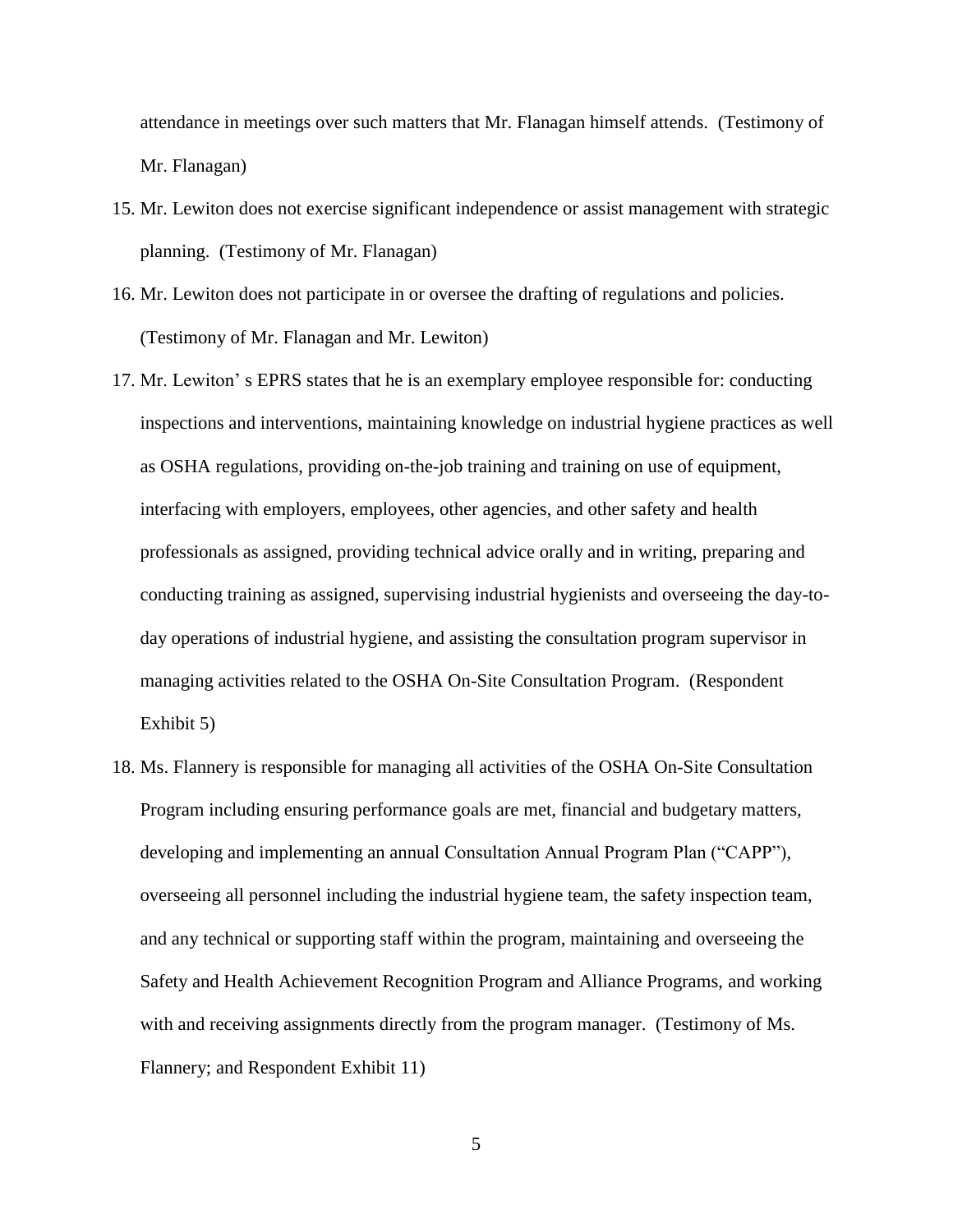- 19. Ms. Flannery is responsible for assigning all work to the industrial hygienists. (Testimony of Mr. Flanagan and Ms. Flannery)
- 20. Requests for training generally come to Ms. Flannery from outside sources such as federal OSHA, or are self-initiated by Ms. Flannery to meet a need in the Commonwealth, such as the development of OSHA record-keeping training and fall prevention training. Ms. Flannery generally will then assign trainings to an appropriate ISHI III or ISHI II depending on specialized expertise, although she may stay involved to help market the training or coordinate logistics. (Testimony of Ms. Flannery)
- 21. Mr. Lewiton performs approximately 20% supervision, 10% direct training, 30% inspections, a quarter of which are uniquely complex, 15% working with his supervisor on budget and program matters, and 25% on outreach and working with other organizations, with one-third of that involving the design and development of trainings. (Testimony of Mr. Lewiton)
- 22. Approximately 25% of Mr. Lewiton's work responsibilities consist of outreach and participating on statewide committees. As examples, Mr. Lewiton lists his work with cosmetology safety, Nantucket lead and safety, and speaking at conferences. (Testimony of Mr. Lewiton)
- 23. ISHI IIs and IIIs sit on committees and represent DLS by providing technical expertise. (Testimony of Flanagan; AA Exhibit 6) Mr. Lewiton does not have the independence to commit agency resources to committees, but rather brings back such inquiries or recommendations to his supervisor. (Testimony of Mr. Flanagan and Ms. Flannery)

"Any manager or employee of the commonwealth objecting to any provision of the classification affecting his office or position may appeal in writing to the personnel administrator

#### *Legal Standard*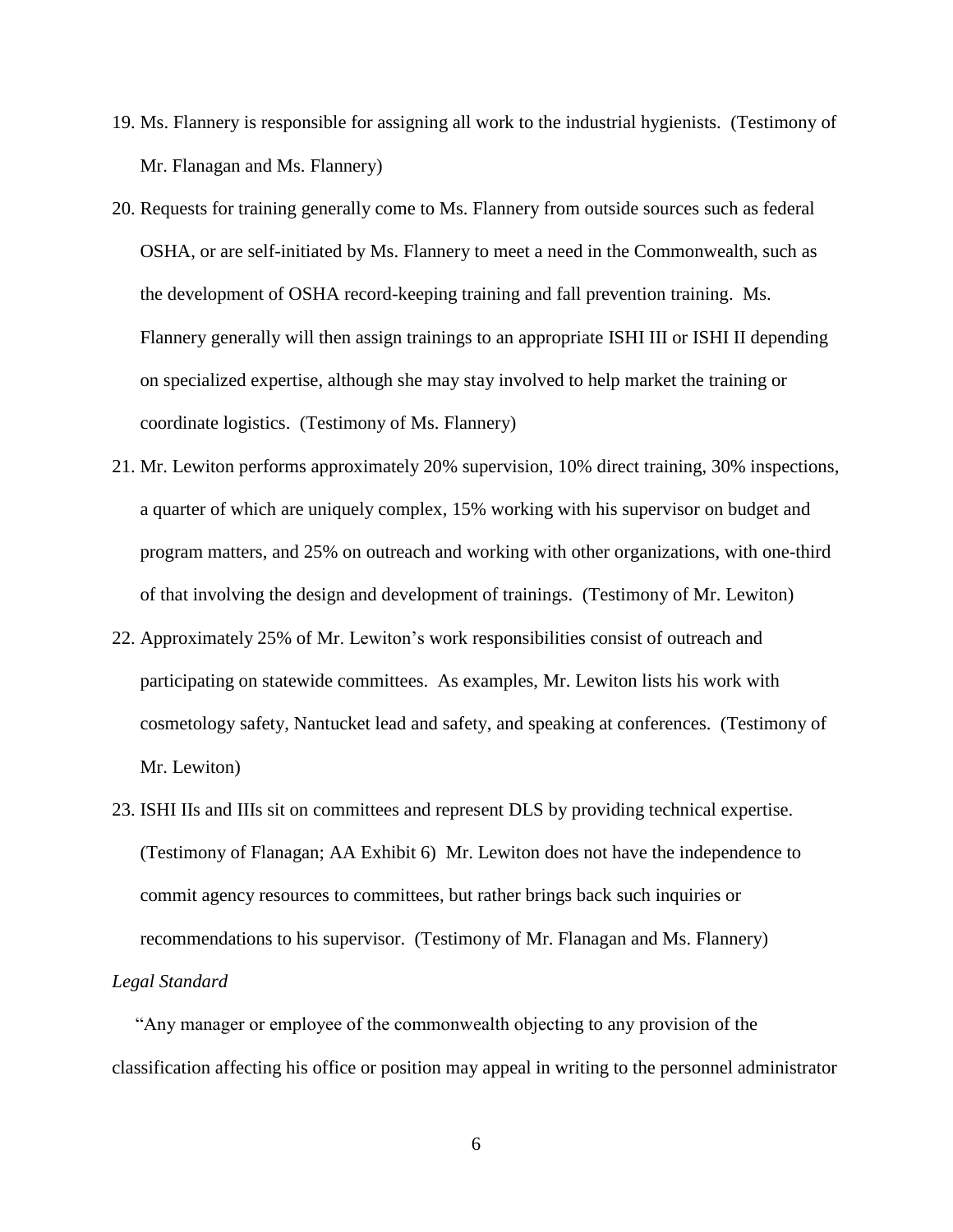and shall be entitled to a hearing upon such appeal . . . . Any manager or employee or group of employees further aggrieved after appeal to the personnel administrator may appeal to the civil service commission. Said commission shall hear all appeals as if said appeals were originally entered before it." M.G.L. c. 30, § 49.

 Mr. Lewiton must show that he is improperly classified and to do so, he must show that he performs the distinguishing duties of the TE IV title more than 50% of the time. See Gaffey v. Dept. of Revenue, C-11-126 (July 18, 2011); see also Bhandari v. Exec. Office of Admin. and Finance, 28 MCSR 9 (2015) (finding that "in order to justify a reclassification, an employee must establish that he is performing duties encompassed within the higher level position the majority of the time….").

#### *Analysis*

 Mr. Lewiton has not shown that he performs the level-distinguishing duties of an ISHI IV a majority of the time for the following reasons.

 First, Mr. Lewiton is not a second-level supervisor. Rather, he supervises four ISHI IIs and reports to an ISHI IV, who is the second level-supervisor.

 Second, Mr. Lewiton does not represent the agency in "high-level policy discussions" with other government officials. I considered Mr. Lewiton's testimony that his work on statewide committees constitutes policy-making. I listened carefully to all of the relevant testimony, including that of Mr. Lewiton, Ms. Flannery, Mr. Flanagan and a former employee at the Executive Office of Energy and Environmental Affairs. Ultimately, I concluded that Mr. Lewiton is a sought-after expert who provides invaluable *technical expertise* regarding healthrelated issues in Massachusetts. This is distinguishable from representing the agency in high-

7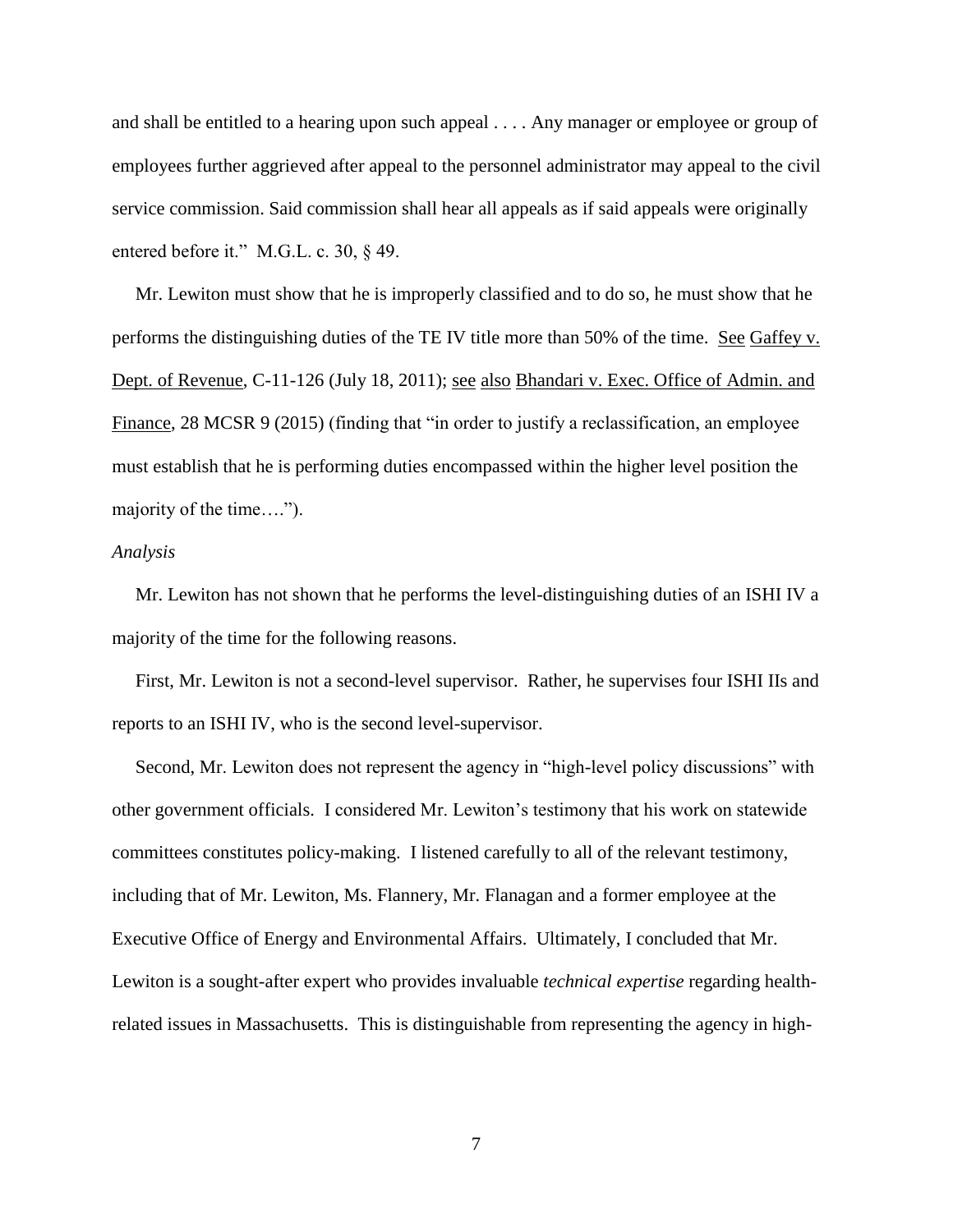level policy discussions, something that is performed by Mr. Flanagan, with input from Ms. Flannery, an ISHI IV.

 Third, Mr. Lewiton does not assist management in strategic planning. Rather, a review of the testimony shows, similar to the above, that this function is performed by Mr. Flanagan, with the input and assistance of Ms. Flannery.

 Fourth, while Mr. Lewiton does conduct training sessions, including curriculum development, this is also a level-distinguishing duty of an ISHI III, the title that Mr. Lewiton currently holds.

 Fifth, Mr. Lewiton does not, as a regular part of his job, participate in and oversee the drafting of regulations and policies. I considered Mr. Lewiton's testimony that he has worked on policies related to telecommuting and rental car use. However, this involvement occurred years ago and is not part of Mr. Lewiton's current or ongoing duties.

 Sixth, Mr. Lewiton has not shown that he "develops and implements changes" to programs. Again, while his advice and technical expertise may be relied on in making such decisions, these programmatic decisions are ultimately made by Mr. Flanagan and Ms. Flannery.

 Finally, the evidence does show that Mr. Lewiton reviews program design for best practices and evidence based data to support program goals. However, Mr. Lewiton has not shown that this duty, even if combined with his training duties, constitutes more than 50% of his time.

 Overall, the preponderance of the evidence shows that Mr. Lewiton's job duties fall squarely within the title of an ISHI III, which describes a first-level supervisor who supervises program operations, exercises overall management of training programs, develops new protocols on technical matters, assists management with budgets and grants and coordinates major activities of the department (i.e. – process management, ammonia inspections, etc.). Further, his current classification is consistent with the current organization chart which shows that he supervises